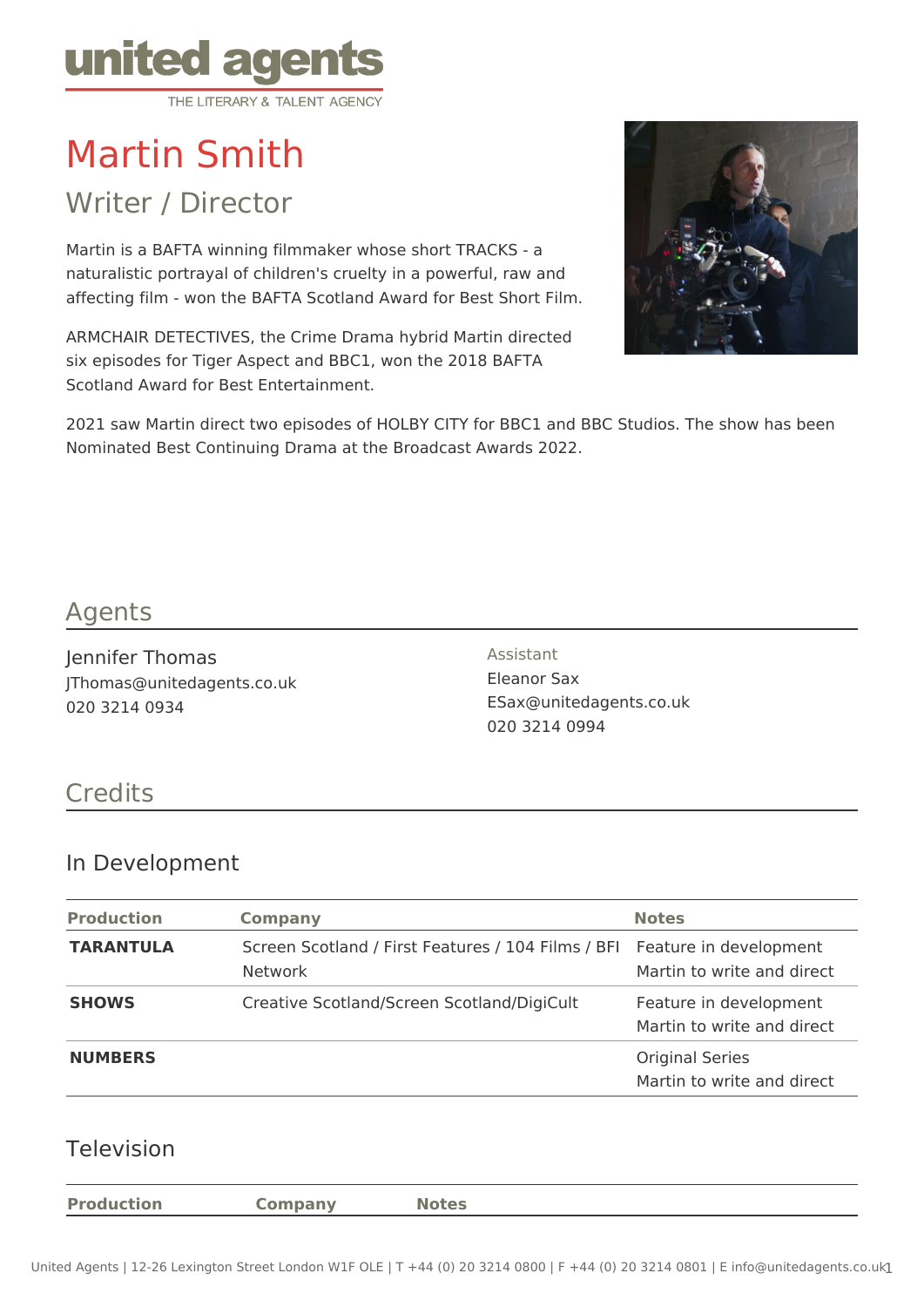| <b>HOLBY CITY</b><br>2021                    | <b>BBC</b>        | As Director<br>$2 \times 50'$<br>Series Producer: Séan Gleeson<br>Producer: Poz Watson<br>Exec Producer: Kate Oates, Deborah Sathe<br>*Nominated Best Continuing Drama at the Broadcast<br>Awards 2022 |
|----------------------------------------------|-------------------|--------------------------------------------------------------------------------------------------------------------------------------------------------------------------------------------------------|
| <b>ARMCHAIR</b><br><b>DETECTIVES</b><br>2017 | Tiger Aspect/BBC1 | As Director<br>6 x 45' Episodes including Season Finale. Starring<br>Roger Jean Nsengiyumva, Stephen Billington & Sarah<br>Baxendale.<br>*Winner Best Entertainment BAFTA Scotland Awards<br>2018      |

### Short Films

| <b>Production</b> | Company                         | <b>Notes</b>                                  |
|-------------------|---------------------------------|-----------------------------------------------|
| <b>NAMES</b>      | Filming Scotland / Independents | As Director                                   |
| 2019              |                                 | *Winner Gold Award, The Drum Roses Awards     |
|                   |                                 | *Official Selection Berlin International Film |
|                   |                                 | Festival                                      |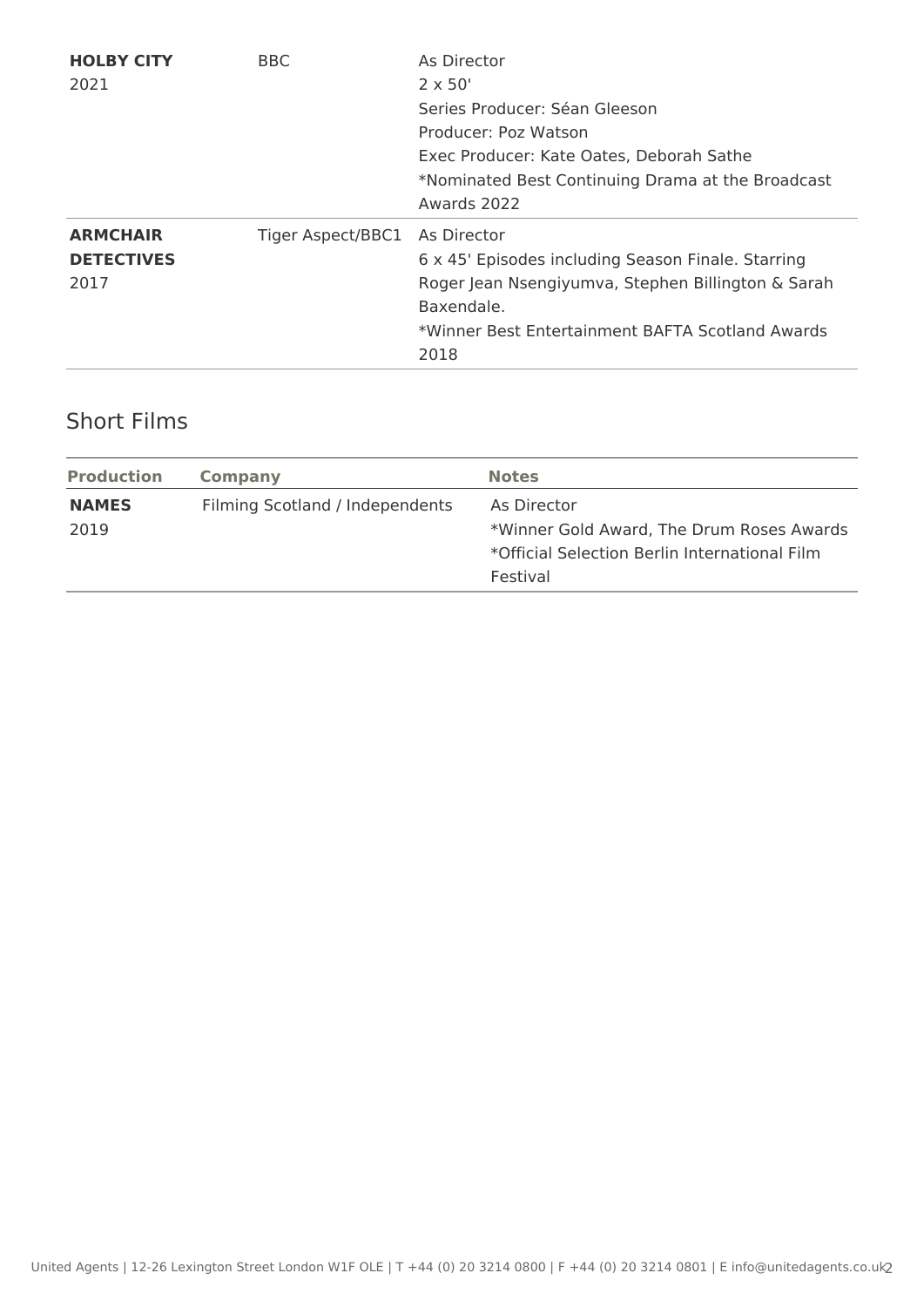| <b>Production</b>       | <b>Company</b>                                    | <b>Notes</b>                                                                                                                                                                                                                                                                                                                                                                                                                                                                                                                                                                                                                                                                                                                                                                                                                                                                                                                                                                                                                                                                                                                                                              |
|-------------------------|---------------------------------------------------|---------------------------------------------------------------------------------------------------------------------------------------------------------------------------------------------------------------------------------------------------------------------------------------------------------------------------------------------------------------------------------------------------------------------------------------------------------------------------------------------------------------------------------------------------------------------------------------------------------------------------------------------------------------------------------------------------------------------------------------------------------------------------------------------------------------------------------------------------------------------------------------------------------------------------------------------------------------------------------------------------------------------------------------------------------------------------------------------------------------------------------------------------------------------------|
| <b>SEAGULLS</b><br>2014 | Creative Scotland/Scottish<br>Shorts/Screen Films | As Writer/Director<br>*Winner of the Golden Reel Award for Best<br>Short Children's Film - Tiburon International<br>Film Festival, USA<br>*Winner of the Outstanding Achievement<br>Award of the State of California - Borrego<br>Springs International Film Festival, USA<br>*Nominated for the Crystal Bear for Best<br>Short Film - Berlin International Film Festival<br>*Nominated Best Short Film - Hamburg<br>International Short Film Festival<br>*Nominated Best Short Film - Edinburgh<br>International Film Festival<br>*Nominated Best International Short Film -<br>Bermuda International Film Festival<br>*Nominated Best International Short Film -<br>Internationale Kurzfilmwoche Regensburg,<br>Germany<br>*Nominated Best International Short Film -<br><b>IndieCork International Film Festival</b><br>*Nominated Best British Short Film - Leeds<br>International Film Festival<br>*Nominated Best International Short Film -<br>Almeria En Corto International Film Festival,<br>Spain<br>*Nominated Best Scottish Short Film -<br>Glasgow Film Festival<br>*Nominated Best International Short Film -<br>RiverRun International Film Festival, USA |
| <b>LIAR</b><br>2013     | Rankin Film/Collabor8te/Blue Iris<br>Films        | As Director<br>*Winner BAFTA New Talent Award 'Best<br>Writing'<br>*Nominated Best International Short,<br>IndieCork International Film Festival, Ireland<br>*Nominated Best International Short, Bilbao<br>International Short Film Festival<br>*Nominated Best Scottish Short, Glasgow<br>Short Film Festival                                                                                                                                                                                                                                                                                                                                                                                                                                                                                                                                                                                                                                                                                                                                                                                                                                                           |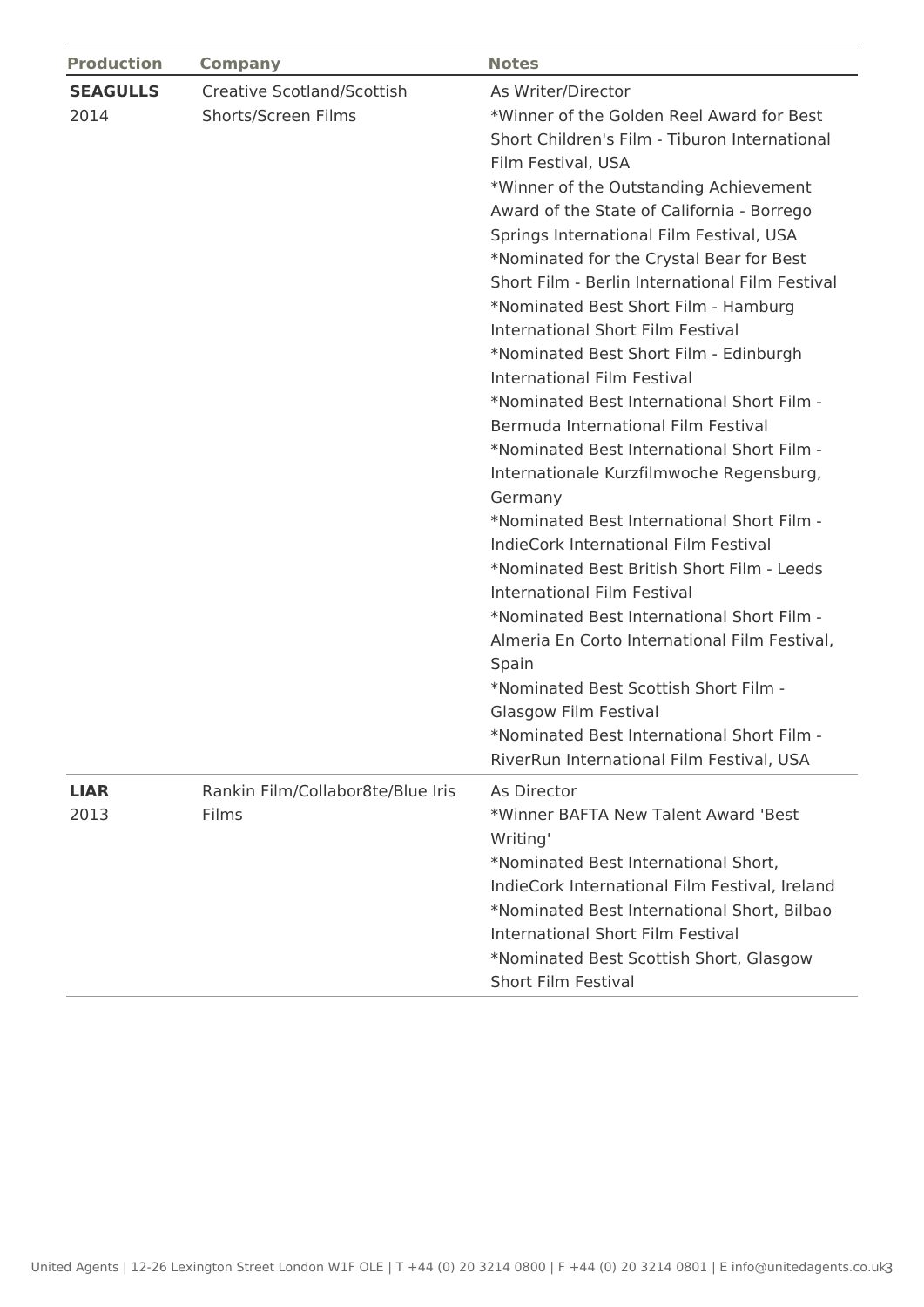| <b>Production</b>        | <b>Company</b>                                               | <b>Notes</b>                                                                                                                                                                                                                                                                                                                                                                                                                                                                                                                                |
|--------------------------|--------------------------------------------------------------|---------------------------------------------------------------------------------------------------------------------------------------------------------------------------------------------------------------------------------------------------------------------------------------------------------------------------------------------------------------------------------------------------------------------------------------------------------------------------------------------------------------------------------------------|
| <b>TRACKS</b><br>2006    | Creative Scotland/UK Film<br>Council/DigiCult/La Belle Allee | As Writer/Director<br>*Winner BAFTA Scotland Award Best Short<br>Film<br>*TCM Turner Classic Shorts Competition -<br><b>Highly Commended</b><br>*Los Angeles International Short Film<br>Festival - Nominated Best Foreign Film<br>*Sau Paulo International Film Festival -<br>Nominated Best International Short Film<br>*Raindance Film Festival - Nominated Best UK<br>Short<br>*Leeds International Film Festival -<br>Nominated Best UK Short Film<br>*Tirana International Film Festival -<br>Nominated Best International Short Film |
| <b>ACCIDENTS</b><br>2006 | Scottish Screen/Sugartree<br>Productions                     | As Writer/Director<br>*Appledore International Film Festival -<br><b>Winner Best Short Film</b><br>*Oberhausen Short Film Festival, Germany -<br>Nominated Best International Short<br>*Cork International Film Festival - Nominated<br><b>Best International Short</b><br>*Tiburon International Film Festival, USA -<br>Nominated Best International Short<br>*Jim Poole Short Film Award, Scotland -<br>Nominated Best Scottish Short<br>*Edinburgh International Film Festival -<br>Nominated Best British Short                        |

## Documentaries

| <b>Production</b> | Company | <b>Notes</b> |
|-------------------|---------|--------------|
|                   |         |              |